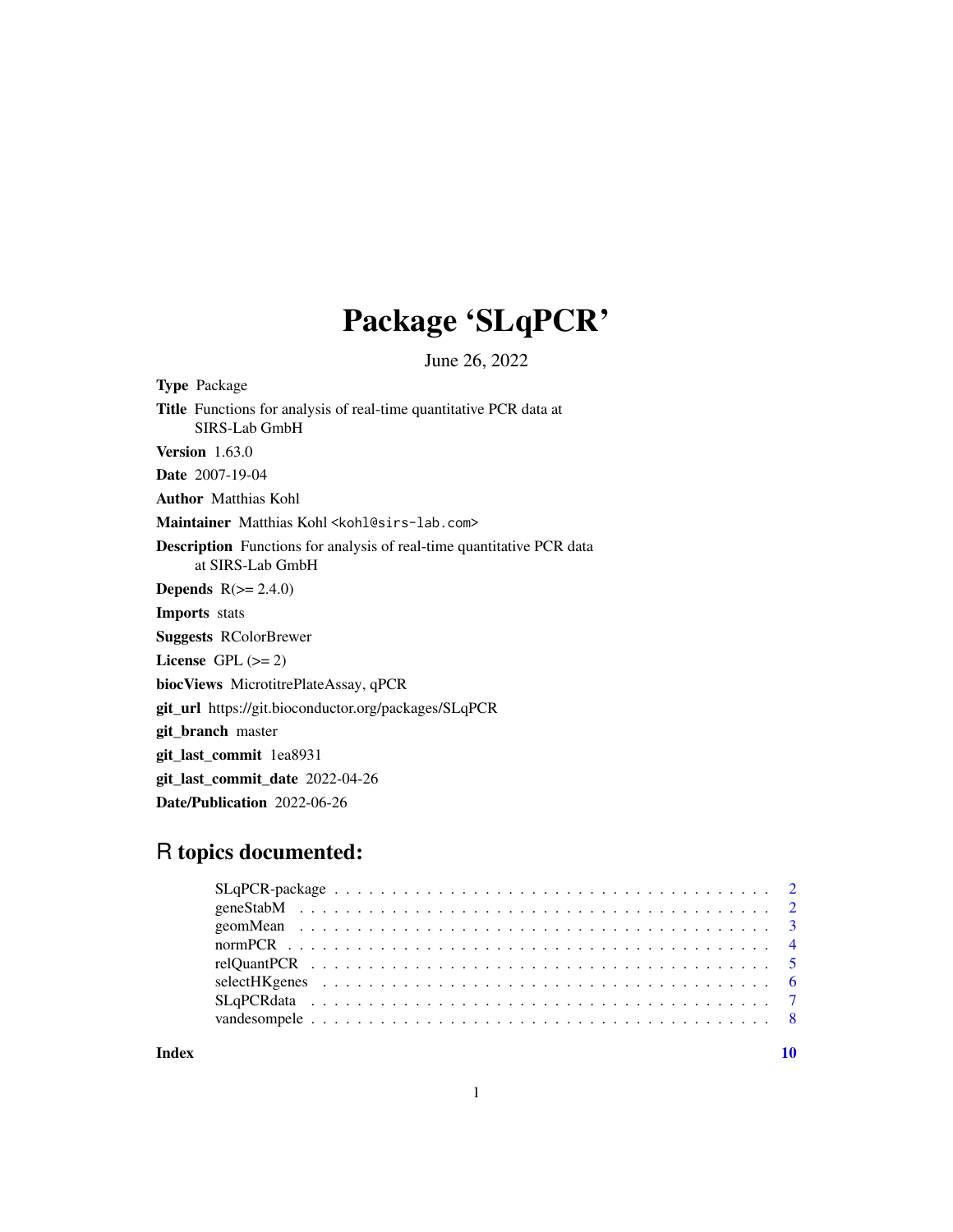<span id="page-1-0"></span>

#### Description

Functions for analysis of real-time quantitative PCR data at SIRS-Lab GmbH

#### Details

| Package: | <b>SLqPCR</b>                       |
|----------|-------------------------------------|
| Type:    | Package                             |
| Version: | 1.0.0                               |
| Date:    | $2007 - 01 - 02$                    |
| Depends: | $R(>= 2.4.0)$ , stats, RColorBrewer |
| License: | GPL (version 2 or later)            |

require(SLqPCR)

#### Author(s)

Dr. Matthias Kohl (SIRS-Lab GmbH) <http://www.sirs-lab.com>

Maintainer: Dr. Matthias Kohl <kohl@sirs-lab.com>

#### References

Jo Vandesompele, Katleen De Preter, Filip Pattyn et al. (2002). Accurate normalization of real-time quantitative RT-PCR data by geometric averaging of multiple internal control genes. Genome Biology 2002. 3(7):research0034.1-0034.11. [http://genomebiology.com/2002/3/7/research/](http://genomebiology.com/2002/3/7/research/0034/) [0034/](http://genomebiology.com/2002/3/7/research/0034/)

geneStabM *Gene expression stability value M*

#### Description

Computation of the gene expression stability value M for real-time quantitativ RT-PCR data. For more details we refer to Vandesompele et al. (2002).

#### Usage

geneStabM(relData, na.rm = FALSE)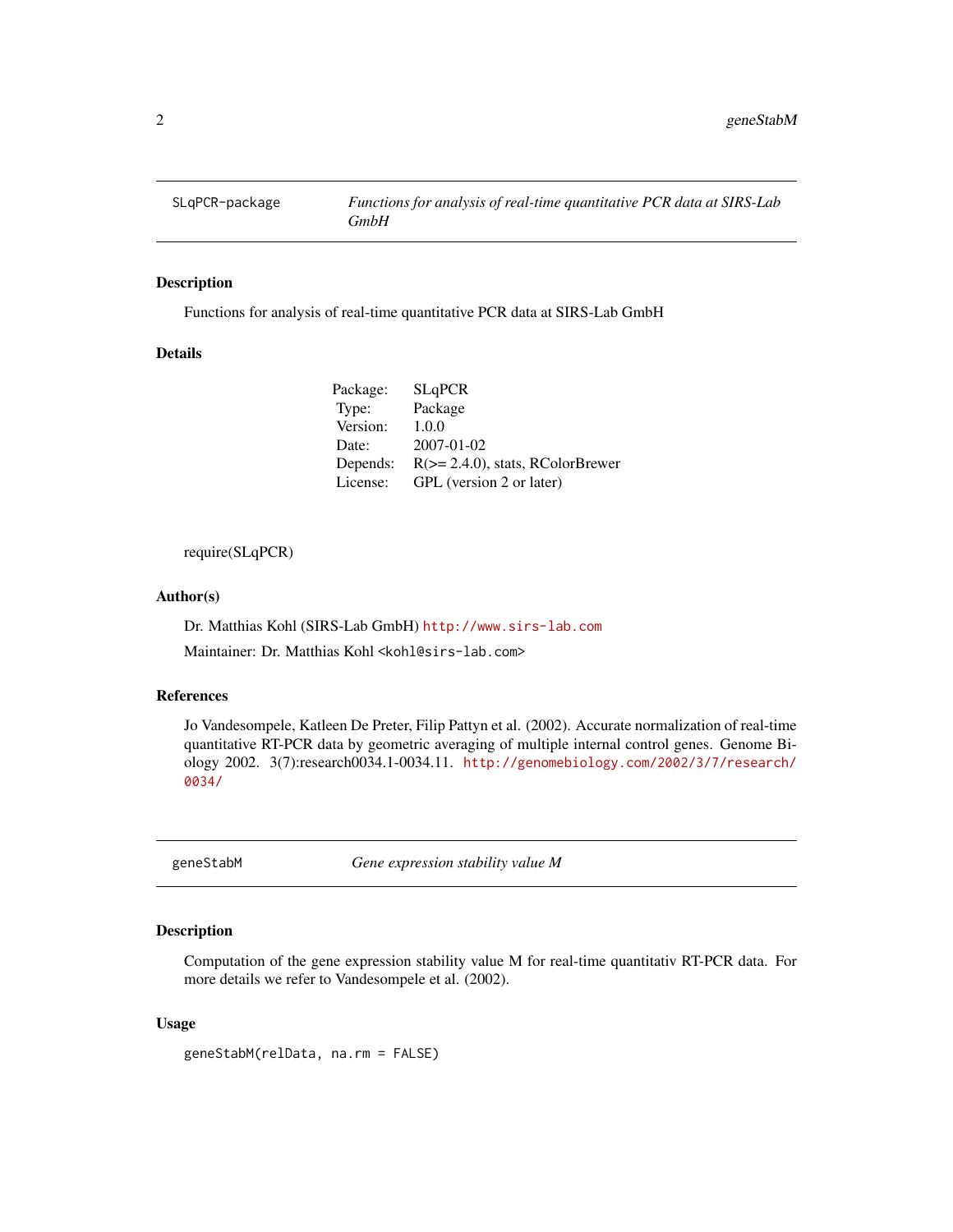#### <span id="page-2-0"></span>geomMean 3

#### **Arguments**

| relData | matrix or data.frame containing real-time quantitative RT-PCR data                                    |
|---------|-------------------------------------------------------------------------------------------------------|
| na.rm   | a logical value indicating whether NA values should be stripped before the com-<br>putation proceeds. |
|         |                                                                                                       |

#### Details

The gene expression stability value M is defined as the average pairwise normalization factor; i.e., one needs to specify data from at least two genes. For more details see Vandesompele et al. (2002).

#### Value

numeric vector with gene expression stability values

#### Author(s)

Dr. Matthias Kohl (SIRS-Lab GmbH) <kohl@sirs-lab.com>

#### References

Jo Vandesompele, Katleen De Preter, Filip Pattyn et al. (2002). Accurate normalization of real-time quantitative RT-PCR data by geometric averaging of multiple internal control genes. Genome Biology 2002. 3(7):research0034.1-0034.11. [http://genomebiology.com/2002/3/7/research/](http://genomebiology.com/2002/3/7/research/0034/) [0034/](http://genomebiology.com/2002/3/7/research/0034/)

geomMean *Geometric Mean*

#### Description

Computation of the geometric mean.

#### Usage

```
geomMean(x, na.rm = FALSE)
```
#### Arguments

|       | numeric vector of non-negative Reals                                                                  |
|-------|-------------------------------------------------------------------------------------------------------|
| na.rm | a logical value indicating whether NA values should be stripped before the com-<br>putation proceeds. |

#### Details

The computation of the geometric mean is done via  $\text{prod}(x)$ <sup> $\land$ </sup>(1/length(x)).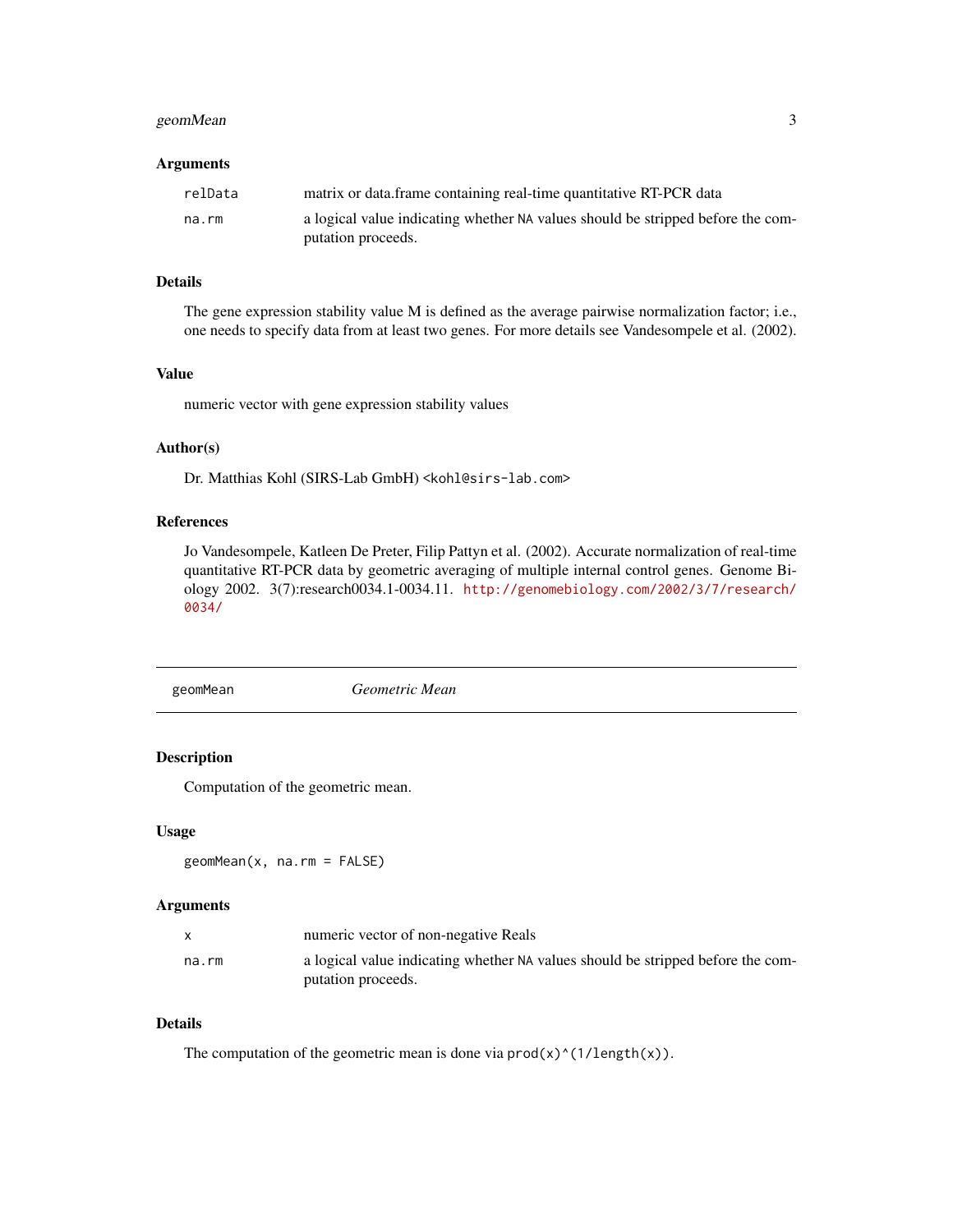#### Value

geometric mean

#### Author(s)

Dr. Matthias Kohl (SIRS-Lab GmbH) <kohl@sirs-lab.com>

| normPCR |  | Normalization of real-time quantitative RT-PCR data |
|---------|--|-----------------------------------------------------|
|---------|--|-----------------------------------------------------|

#### Description

This function can be used to normalize real-time quantitative RT-PCR data.

#### Usage

```
normPCR(relData, HKs, method = "Vandesompele", na.rm = FALSE)
```
#### Arguments

| relData    | matrix or data. frame containing relative quantities (genes in columns)                               |
|------------|-------------------------------------------------------------------------------------------------------|
| <b>HKs</b> | integer, column numbers of house keeping genes                                                        |
| method     | method for the computation                                                                            |
| na.rm      | a logical value indicating whether NA values should be stripped before the com-<br>putation proceeds. |

#### Details

This function can be used to normalize real-time quantitative RT-PCR data. The default method "Vandesompele" was proposed by Vandesompele et al. (2002).

Currently, only the method by Vandesompele et al. (2002) is implemented.

#### Value

Normalized expression data

#### Author(s)

Dr. Matthias Kohl (SIRS-Lab GmbH) <kohl@sirs-lab.com>

#### References

Jo Vandesompele, Katleen De Preter, Filip Pattyn et al. (2002). Accurate normalization of real-time quantitative RT-PCR data by geometric averaging of multiple internal control genes. Genome Biology 2002. 3(7):research0034.1-0034.11. [http://genomebiology.com/2002/3/7/research/](http://genomebiology.com/2002/3/7/research/0034/) [0034/](http://genomebiology.com/2002/3/7/research/0034/)

<span id="page-3-0"></span>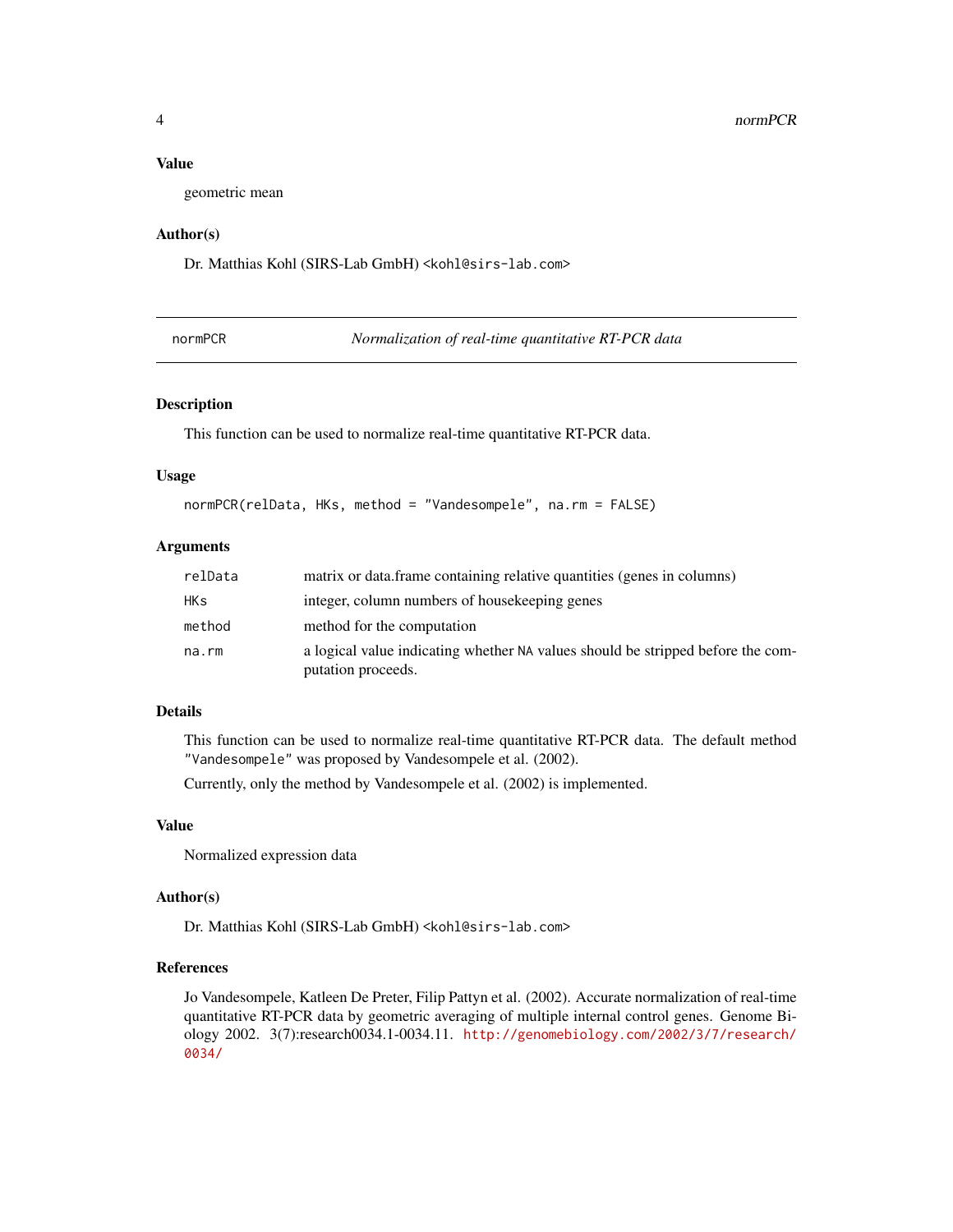#### <span id="page-4-0"></span>relQuantPCR 5

#### Examples

```
data(SLqPCRdata)
relData <- apply(SLqPCRdata, 2, relQuantPCR)
geneStabM(relData[,c(3,4)])
exprData <- normPCR(SLqPCRdata, c(3,4))
```

| relOuantPCR | Compute relative expression values for realtime quantitative RT-PCR |
|-------------|---------------------------------------------------------------------|
|             | data                                                                |

#### Description

Compute relative expression values for realtime quantitative RT-PCR data based on Ct or take-off values, respectively. The computations use the PCR efficiency.

#### Usage

 $relQuantPCR(x, E = 2, na.rm = FALSE)$ 

#### Arguments

|       | numeric vector containing raw data                                                                    |
|-------|-------------------------------------------------------------------------------------------------------|
| E.    | PCR efficiency                                                                                        |
| na.rm | a logical value indicating whether NA values should be stripped before the com-<br>putation proceeds. |

#### Value

vector of relative expression values w.r.t. specified PCR efficiency.

#### Author(s)

Dr. Matthias Kohl (SIRS-Lab GmbH) <kohl@sirs-lab.com>

#### References

Jo Vandesompele, Katleen De Preter, Filip Pattyn et al. (2002). Accurate normalization of real-time quantitative RT-PCR data by geometric averaging of multiple internal control genes. Genome Biology 2002. 3(7):research0034.1-0034.11. [http://genomebiology.com/2002/3/7/research/](http://genomebiology.com/2002/3/7/research/0034/) [0034/](http://genomebiology.com/2002/3/7/research/0034/)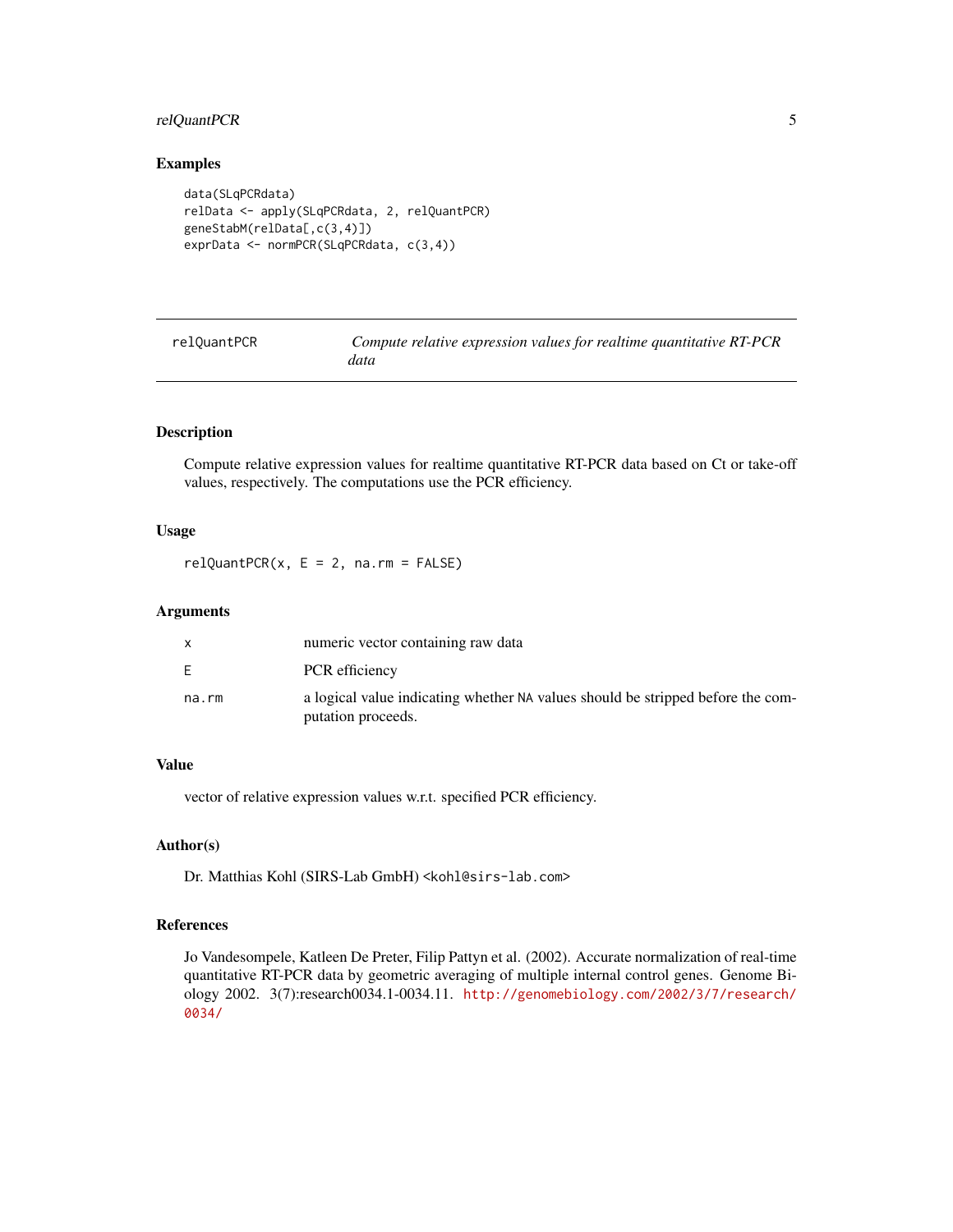<span id="page-5-0"></span>

#### Description

This function can be used to determine a set of reference/housekeeping (HK) genes for gene expression experiments.

#### Usage

```
selectHKgenes(relData, method = "Vandesompele", minNrHK = 2, geneSymbol,
     trace = TRUE, na.rm = FALSE)
```
#### Arguments

| relData    | matrix or data frame containing relative expression values                                            |
|------------|-------------------------------------------------------------------------------------------------------|
| method     | method to compute most stable genes                                                                   |
| minNrHK    | minimum number of HK genes that should be considered                                                  |
| geneSymbol | gene symbols                                                                                          |
| trace      | logical, print additional information                                                                 |
| na.rm      | a logical value indicating whether NA values should be stripped before the com-<br>putation proceeds. |

#### Details

This function can be used to determine a set of reference/housekeeping (HK) genes for gene expression experiments. The default method "Vandesompele" was proposed by Vandesompele et al. (2002).

Currently, only the method by Vandesompele et al. (2002) is implemented.

Vandesompele et al. (2002) propose a cut-off value of 0.15 for the pairwise variation. Below this value the inclusion of an additional housekeeping gene is not required.

#### Value

If method = "Vandesompele" a list with the following components is returnd

| ranking   | ranking of genes from best to worst where the two most stable genes cannot be<br>ranked |
|-----------|-----------------------------------------------------------------------------------------|
| variation | pairwise variation during stepwise selection                                            |
| meanM     | average expression stability M                                                          |

#### Author(s)

Dr. Matthias Kohl (SIRS-Lab GmbH) <kohl@sirs-lab.com>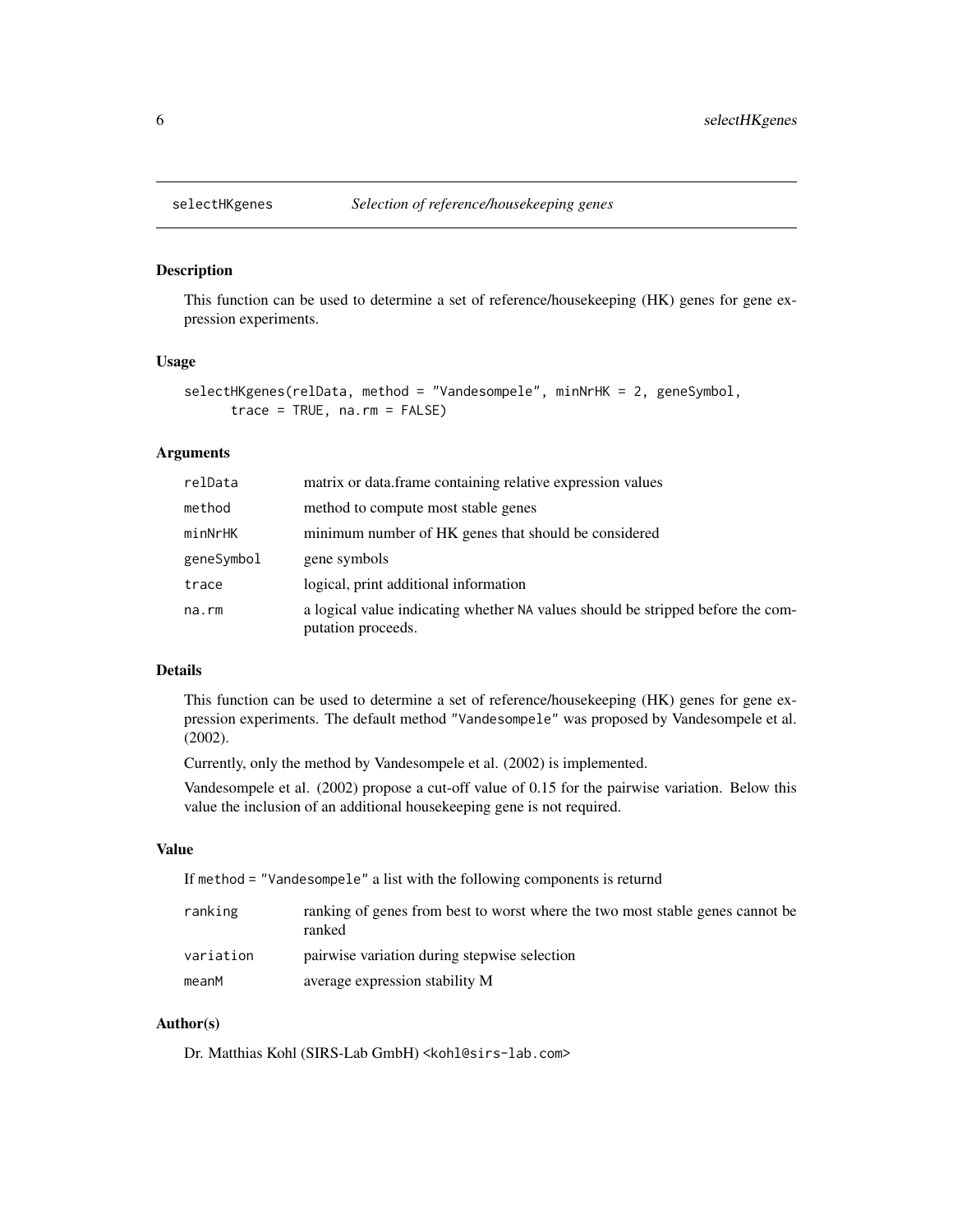#### <span id="page-6-0"></span>SLqPCRdata 7

#### References

Jo Vandesompele, Katleen De Preter, Filip Pattyn et al. (2002). Accurate normalization of real-time quantitative RT-PCR data by geometric averaging of multiple internal control genes. Genome Biology 2002. 3(7):research0034.1-0034.11. [http://genomebiology.com/2002/3/7/research/](http://genomebiology.com/2002/3/7/research/0034/) [0034/](http://genomebiology.com/2002/3/7/research/0034/)

#### Examples

data(vandesompele) res.BM <- selectHKgenes(vandesompele[1:9,], method = "Vandesompele", geneSymbol = names(vandesompele), minNrHK = 2

SLqPCRdata *SIRS-Lab inhouse qPCR data*

#### Description

This data is part of a SIRS-Lab inhouse real-time quantitative PCR experiment.

#### Usage

data(SLqPCRdata)

#### Format

A data frame with 16 observations on the following 4 variables.

Gene1 a numeric vector, average take-off values of gene 1

Gene2 a numeric vector, average take-off values of gene 2

HK1 a numeric vector, average take-off values of housekeeper 1

HK2 a numeric vector, average take-off values of housekeeper 2

#### Details

The row names of this data set indicate the probes which were investigated. The take-off values are mean values of three replicates.

#### Source

<www.sirs-lab.com>

#### References

<www.sirs-lab.com>

#### Examples

data(SLqPCRdata) SLqPCRdata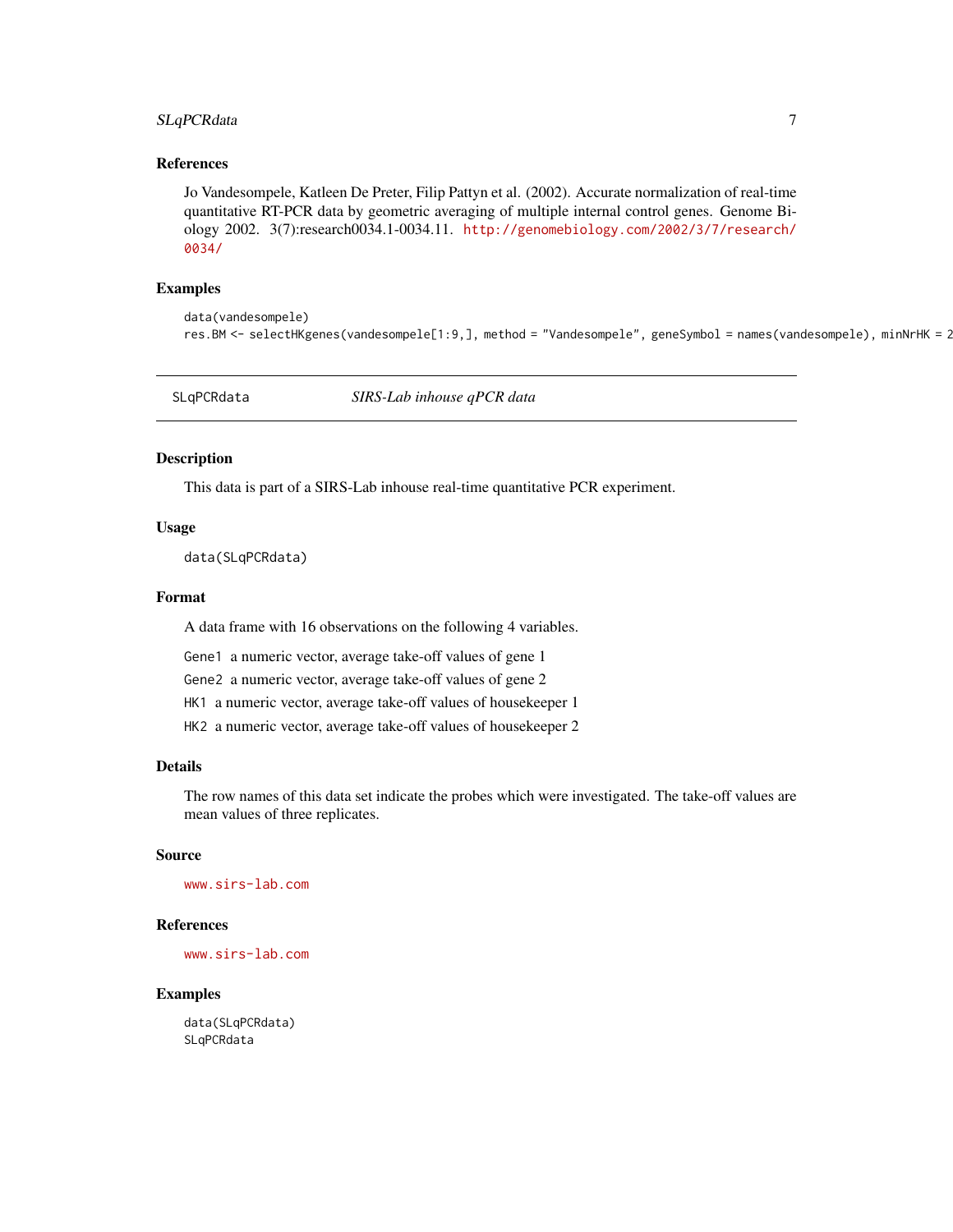<span id="page-7-0"></span>

#### Description

This data set was used in Vandesompele et al (2002) to demonstrate normalization of real-time quantitative RT-PCR data by geometric averaging of housekeeping genes.

#### Usage

data(vandesompele)

#### Format

A data frame with 85 observations on the following 10 variables which stand for expression data of ten commonly used housekeeping genes

ACTB actin, beta

B2M beta-2-microglobulin

GAPD glyceraldehyde-3-phosphate dehydrogenase

HMBS hydroxymethylbilane synthase

HPRT1 hypoxanthine phosphoribosyltransferase 1

RPL13A ribosomal protein L13a

SDHA succinate dehydrogenase complex subunit A

TBP TATA box binding protein

UBC ubiquitin C

YWHAZ tyrosine 3-monooxygenase/tryptophan 5-monooxygenase activation protein, zeta polypeptide

#### Details

The row names of this data set indicate the various human tissues which were investigated.

BM 9 normal bone-marrow samples

- POOL 9 normal human tissues from pooled organs (heart, brain, fetal brain, lung, trachea, kidney, mammary gland, small intestine and uterus)
- FIB 20 short-term cultured normal fibroblast samples from different individuals
- LEU 13 normal leukocyte samples

NB 34 neuroblastoma cell lines (independently prepared in different labs from different patients)

#### Source

The data set was obtained from [http://genomebiology.com/content/supplementary/gb-2002-](http://genomebiology.com/content/supplementary/gb-2002-3-7-research0034-s1.txt)3-7-research0034-s1. [txt](http://genomebiology.com/content/supplementary/gb-2002-3-7-research0034-s1.txt)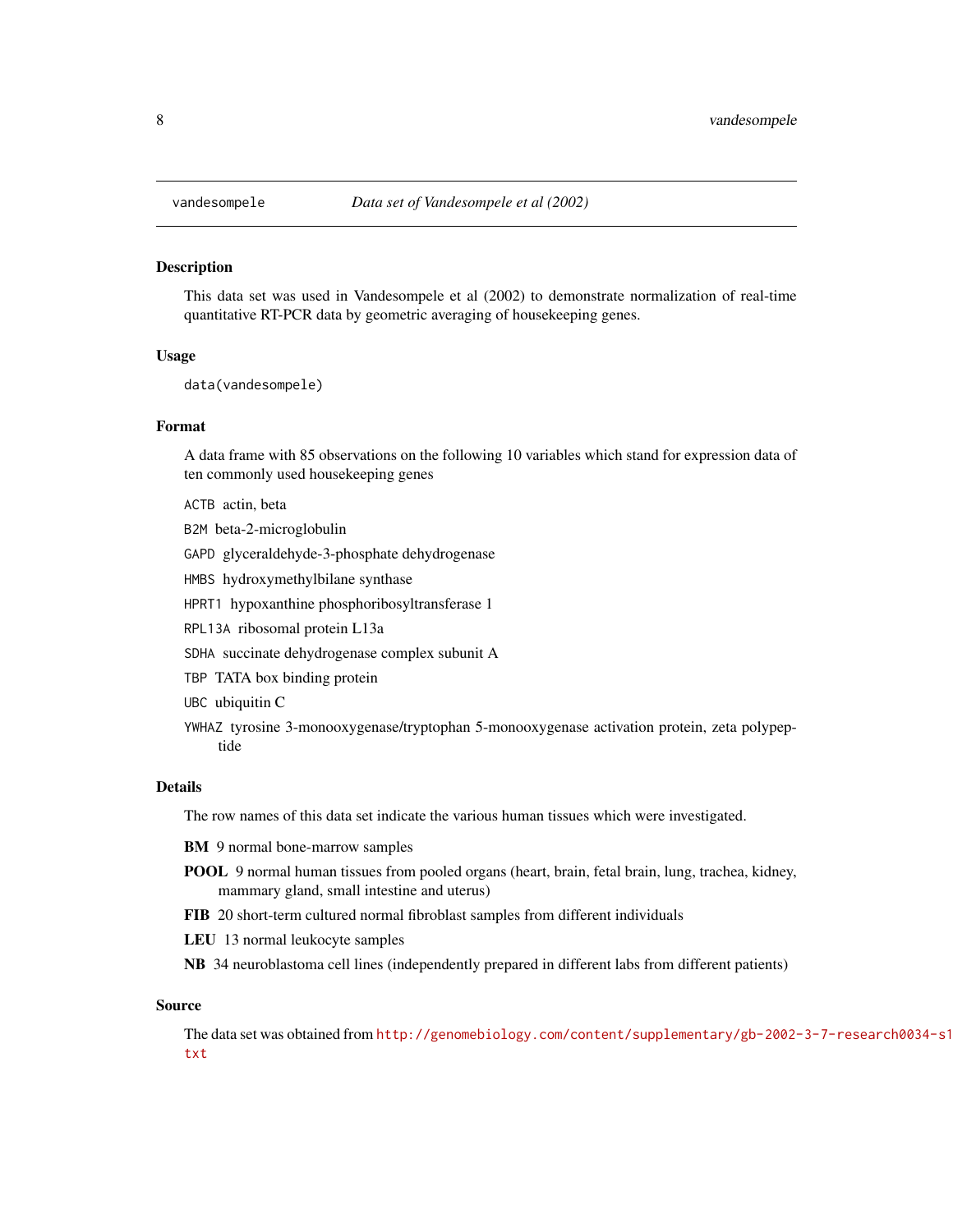#### vandesompele 9

#### References

Jo Vandesompele, Katleen De Preter, Filip Pattyn et al. (2002). Accurate normalization of real-time quantitative RT-PCR data by geometric averaging of multiple internal control genes. Genome Biology 2002. 3(7):research0034.1-0034.11. [http://genomebiology.com/2002/3/7/research/](http://genomebiology.com/2002/3/7/research/0034/) [0034/](http://genomebiology.com/2002/3/7/research/0034/)

#### Examples

data(vandesompele) str(vandesompele) rownames(vandesompele)